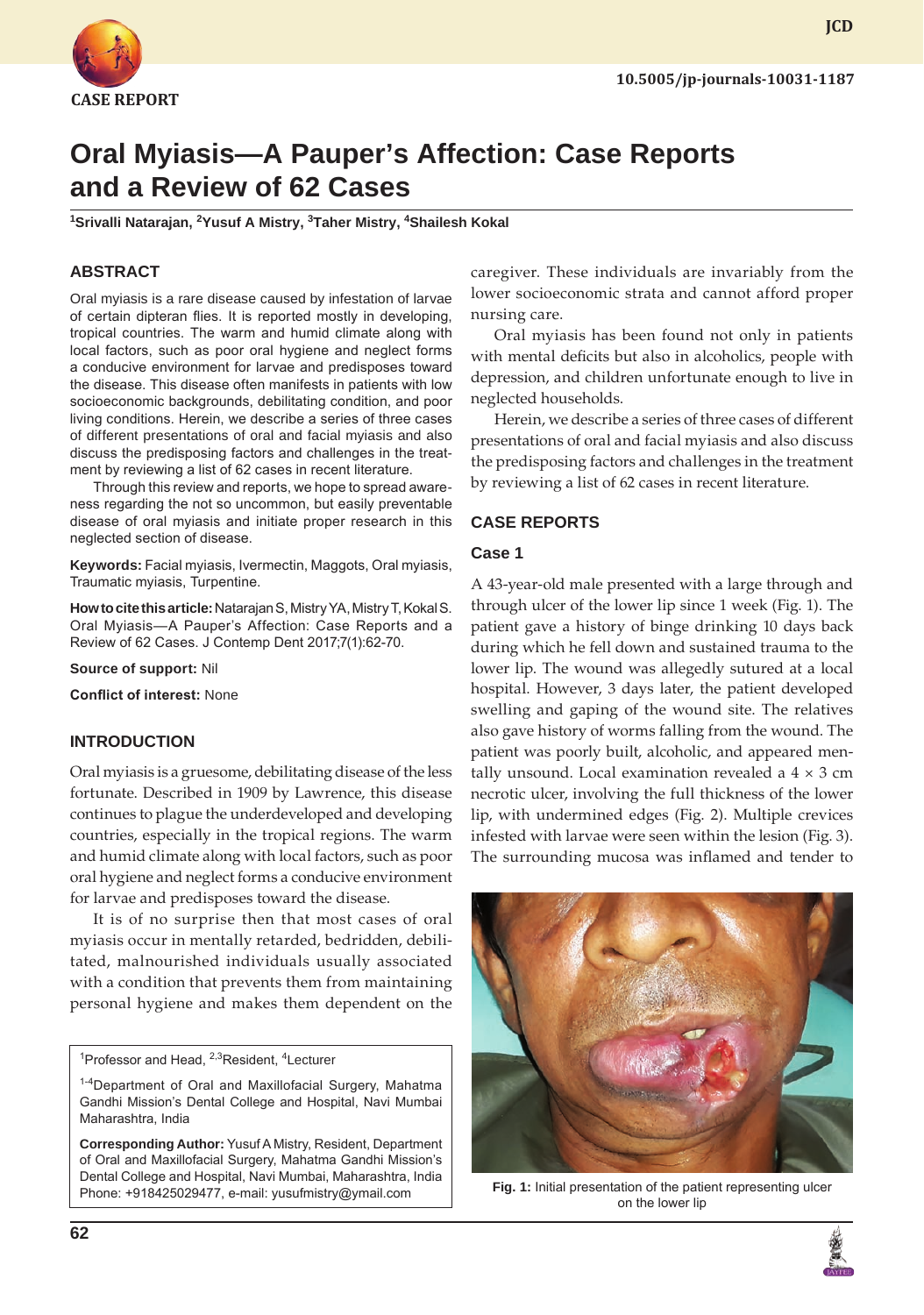*Oral Myiasis—A Pauper's Affection: Case Reports and a Review of 62 Cases*



**Fig. 2:** Communication of the ulcer intraorally **Fig. 3:** Larvae seen deep within the cavity

palpation, and there was slight bleeding and discharge present. Pus was sent for culture and sensitivity. Routine blood investigations and liver function tests were within normal limits. Serostatus was negative.

Differential diagnoses of squamous cell carcinoma, cellulitis, foreign body reaction, and tungiasis were considered. However, the presence of larvae directed our diagnosis toward a larval parasitic infestation. A diagnosis of oral myiasis was made. The maggots were removed manually from an area deep within the wound. Sterile gauze impregnated with turpentine oil was placed at the orifice for several minutes. A biopsy was sent to rule out carcinoma as we considered the history unreliable. Patient was prescribed cefixime 200 mg BD and metronidazole 400 mg TDS for 3 days as a prophylactic measure. The wound was dressed with betadine solution. The larvae were mechanically removed for next two consecutive days with exploration, curettage, and warm saline and betadine irrigations till no further larvae could be found. No antiparasitic drugs were administered. Scaling and polishing of teeth were done to improve oral hygiene and patient was also advised chlorhexidine mouth rinses for 10 days.

The maggots were 12 to 15 mm long, whitish and without obvious body processes (Fig. 4). They were identified as *Chrysomya bezziana* species by the Department of Microbiology and Parasitology. The biopsy only revealed inflammatory tissue with no evidence of dysplasia or carcinomatous features.

The patient was followed up regularly for 1 month. The swelling reduced and healthy granulation tissue was seen within 1 week. At the end of 3 weeks, the communication closed spontaneously. No secondary suturing was done. At 1-month follow-up, the wound had healed completely (Figs 5A to D). The patient refused secondary revision of the scar for improvement of cosmesis.





**Fig. 4:** Larvae retrieved from the wound identified as *C. bezziana* species

#### **Case 2**

A 54-year-old female patient reported to the department with a large necrotic ulcer over the left side of the face. The woman was a homeless person and was brought by few social service volunteers. The patient was poorly built and malnourished. Poor oral hygiene was evident. The patient was unable to speak properly and thus no history as to the duration or the nature of lesion was elicited. On examination, a large necrotic ulcer with jagged margins was seen on the right side of the face. The ulcer was putrid, foul-smelling, and larvae could be seen crawling in some of the crevices. It involved the entire angle of the mouth, which had sloughed off and the oral cavity was visible through the defect. The lesion was approximately  $7 \times 7$  cm. The right halves of both upper and lower lip had sloughed off. The remaining upper and lower lip, and margins and surrounding areas were erythematous and tender to palpation (Fig. 6).

Multiple larvae were seen within the crevices of the lower lip and cheek margins. The larvae were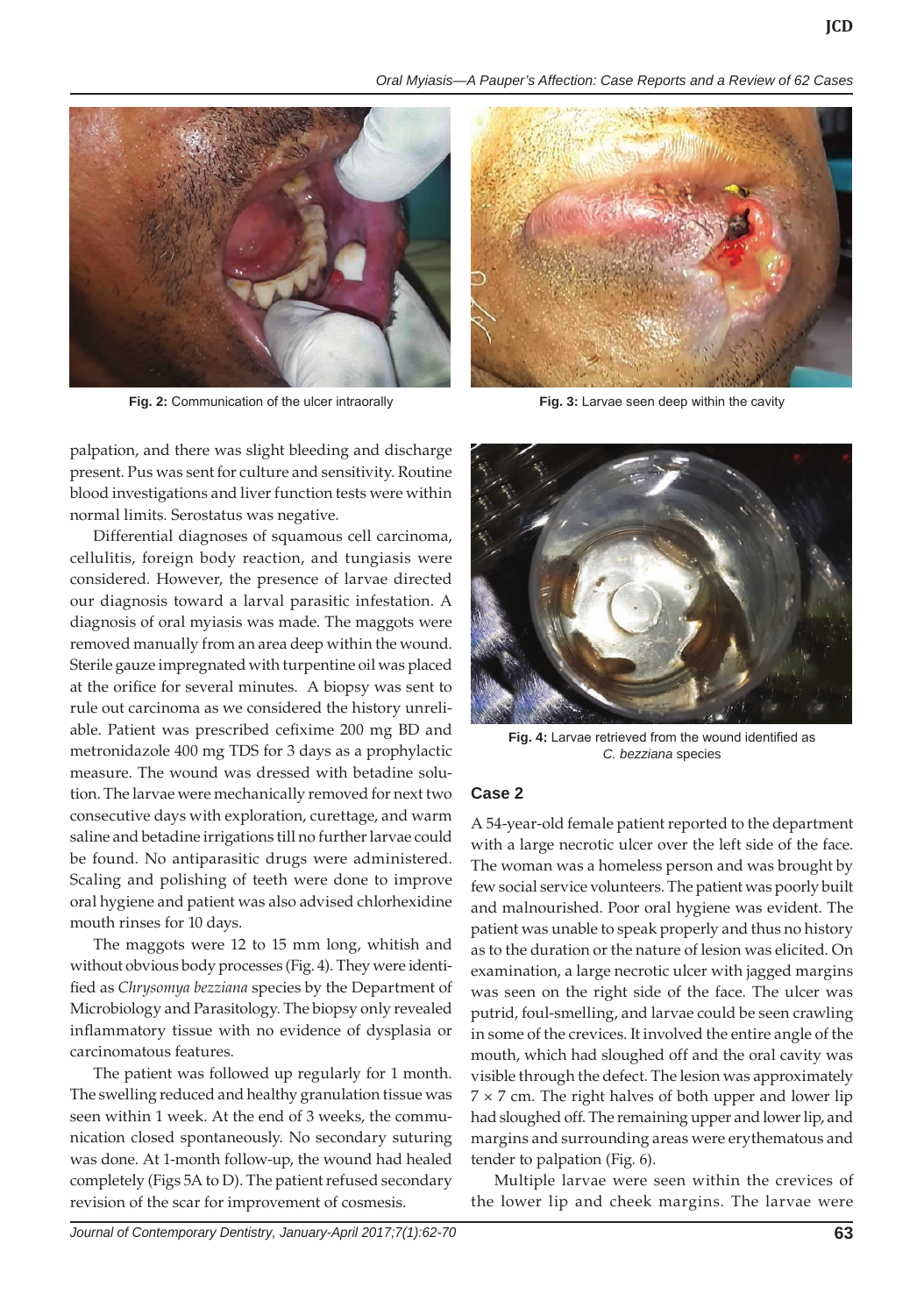

Figs 5A to D: Secondary healing of the wound: (A) Postoperative day 3: No more larvae are seen; (B) postoperative 1 week: Healthy granulation tissue; (C) Postoperative 3 weeks: Spontaneous closure of communication; and (D) postoperative 1 month: Residual deformity



**Fig. 6:** Initial presentation of the patient of second case

whitish-yellow, 12 to 15 mm in length, with no obvious body processes.

Differential diagnoses of noma (cancrum oris), squamous cell carcinoma, cellulitis, and acute necrotizing fasciitis were considered. Presence of larval forms made it evident that this was a case of oral myiasis. As to whether

it was primary oral myiasis or secondary to trauma or carcinoma, we could not ascertain, because the patient refused biopsy and any investigations.

Under local anesthesia, the wound was debrided using hydrogen peroxide. Larvae were removed using tweezers. A turpentine dressing was placed in the wound for several minutes and more larvae were removed. The patient was advised admission but she refused. The patient was given antibiotics and asked to return for regular debridement. Unsurprisingly, the patient did not follow-up.

# **Case 3**

A 47-year-old female patient was admitted to our ward following a complaint of worms falling from her nose. The patient first noticed it 2 days before presentation. She had no complaints of pain but only a stuffy feeling in her nose and occasionally a crawling and itching feeling near the back of her throat. The patient lived with her family and although poor, showed no other concomitant disease or mental deficits. She gave no history of any systemic illness and all routine blood investigations were normal.

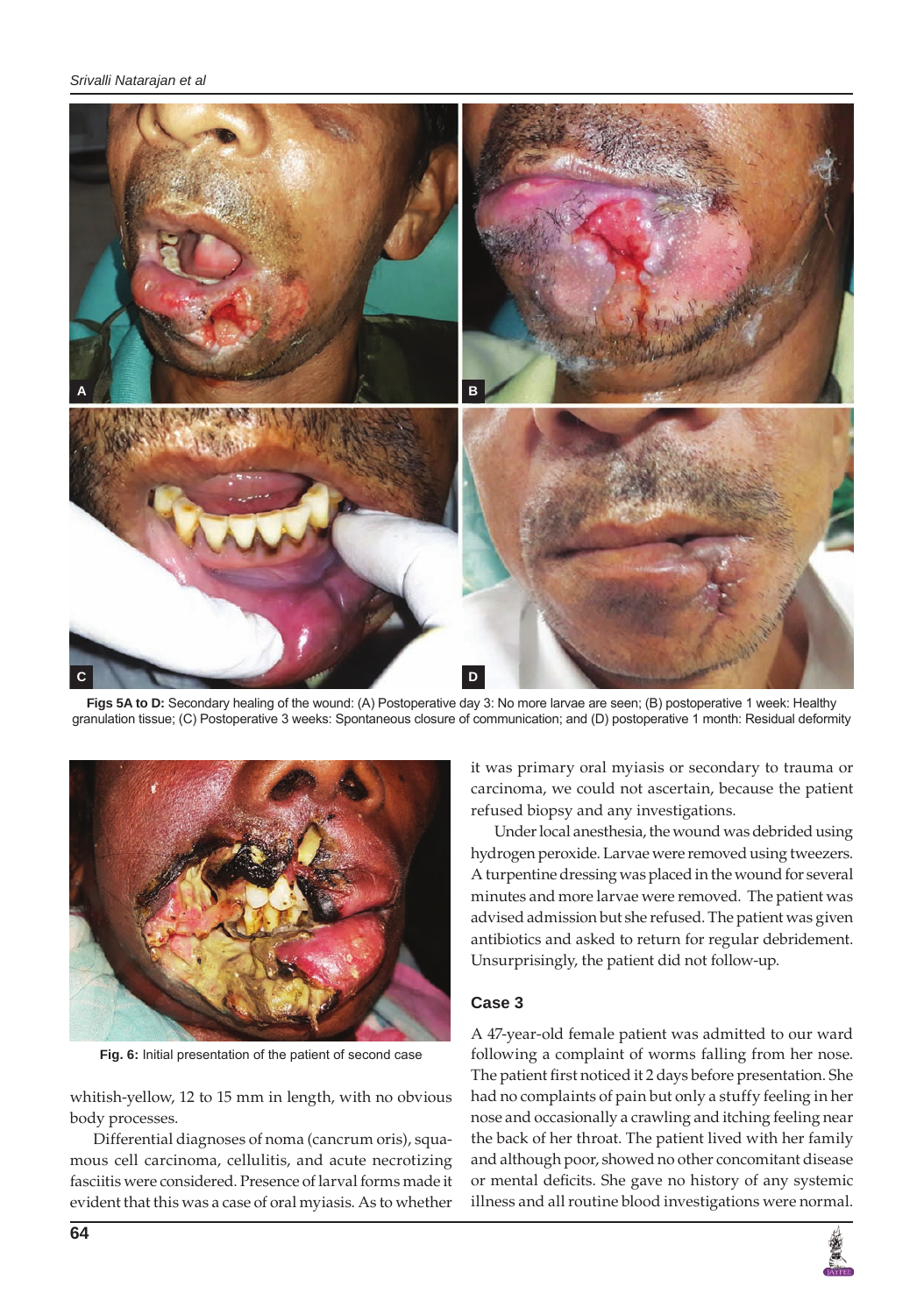Oral examination showed poor oral hygiene, periodontitis, and halitosis; however, no obvious lesion was seen intraorally. Nasal examination using a speculum revealed about 15 to 20 larvae in the nasal cavity near the inferior and middle turbinates. There was no evidence of any disruption of the anterior nasal mucosa. The larvae were similar to the ones described earlier. A working diagnosis of nasal myiasis was given. The absence of any contributing factor, such as trauma to the area or any predisposing factor related to the patient was surprising. However, the classical larvae elicited from the nose helped us clinch the diagnosis.

They were removed one by one using tissue forceps. A nasal pack with turpentine oil was placed for approximately 10 minutes. No further larvae were seen. Patient was put on antibiotics and ivermectin 6 mg orally for 3 days. The turpentine dressings were performed twice daily. A few larvae were extracted on the 2nd day but none after that. Patient was discharged after 3 days with personal hygiene instructions. No episode of larvae was seen for 3 months after which the patient was lost to follow-up. This was a unique case in which an apparently normal healthy patient without a wound developed myiasis. Poor living conditions and improper personal hygiene were probably the only predisposing factors in this case.

# **DISCUSSION**

Oral myiasis is a rare disease which is caused by infestation of larvae of certain dipteran flies. It is reported mostly in developing countries and in the tropics. The term myiasis was coined by Hope.<sup>1</sup> Human myiasis is reported mainly in developing countries, such as India, Pakistan and Brazil and very rarely in Western countries.<sup>2</sup>

Cases of oral myiasis have been reported to occur following dental extraction, nosocomial infection, in drug addicts, in psychiatric patients, and in conditions that are likely to cause prolonged mouth opening, such as mouth breathing during sleep, senility, alcoholism, and mental retardation.<sup>3</sup>

Other predisposing factors are incompetent lips, poor oral hygiene, severe halitosis, anterior open bite, facial trauma, extraction wounds, ulcerative lesions, and carcinoma.<sup>4</sup>

Three major species of parasites are encountered in myiasis in wounds, The New World screwworm fly *Cochliomyia hominivorax*, the Old World screwworm fly *C. bezziana*, and Wohlfahrt's wound myiasis fly *Wohlfahrtia magnifica*. 5 At least 86 different species of Diptera can infect man with larvae that invade the skin and body cavities, such as the nasal fossae and ears, and cause odoriferous discharges.<sup>6</sup>

Myiasis can be classified depending on the condition of the involved tissue as

- Accidental myiasis—when larvae get ingested along with food
	- – Semispecific myiasis—when the larvae are laid on necrotic tissue of the wound
	- Obligatory myiasis—in which the larvae affect undamaged skin.<sup>7</sup>

Based on anatomic site, it can be classified as

- Cutaneous myiasis,
	- Myiasis of external orifices, and
	- Myiasis of internal organs. $8<sup>8</sup>$

Clinically, they can be classified as primary and secondary. Primary myiasis is caused by biophagous larvae (those that feed on living tissues) and also called as obligatory myiasis. Secondary myiasis is caused by the necrobiophagous larvae (those that feed on dead tissues) and also called as facultative myiasis.<sup>9</sup>

It takes 18 days for the development of *C. bezziana* from egg to adult fly. Eggs are laid by the adult female on live mammalian tissues. It lays around 150 to 200 eggs at the site of the wound. The eggs hatch after 12 to 18 hours and the first-stage larvae, white in color and 15 mm in length, will emerge from the eggs and then burrow into wound or wet tissues. The second stage is when they grow to 18 mm in length. After 5 to 7 days, larvae fall to the ground and pupate. The pupae are transformed into adult fly around  $7$  days later.<sup>10</sup>

*Chrysomya bezziana* differs from other maggot infestations by its ability to cause tissue invasion even without preexisting necrosis. The larvae of *C. bezziana* burrow deep into the host's healthy living tissue in a screw-like fashion feeding on living tissue.<sup>11</sup>

Incidence of oral myiasis is comparatively lesser than that of cutaneous myiasis as oral tissues are not permanently exposed to the external environment.<sup>12</sup> The risk factors for oral myiasis include suppurative lesions, trauma in the face, mouth-breathers, extraction wounds, and other conditions.

We performed an online literature search using PubMed and Medline indices with the term "oral myiasis." Thirty-seven articles were identified pertaining to oral myiasis. Most were case reports from India and Brazil (Table 1).

Maximum number of cases were from India and Brazil (39% and 33% respectively). This was followed by a case series published by Khan et al<sup>13</sup> of 11 cases in Pakistan. Few other cases were reported from other regions (Graph 1).

There was no age predilection with cases ranging from 4 to 82 years. However, males seem to be more commonly affected than females (69 to 31% respectively).

The predisposing factors appeared to be almost universally low socioeconomic status, poor oral and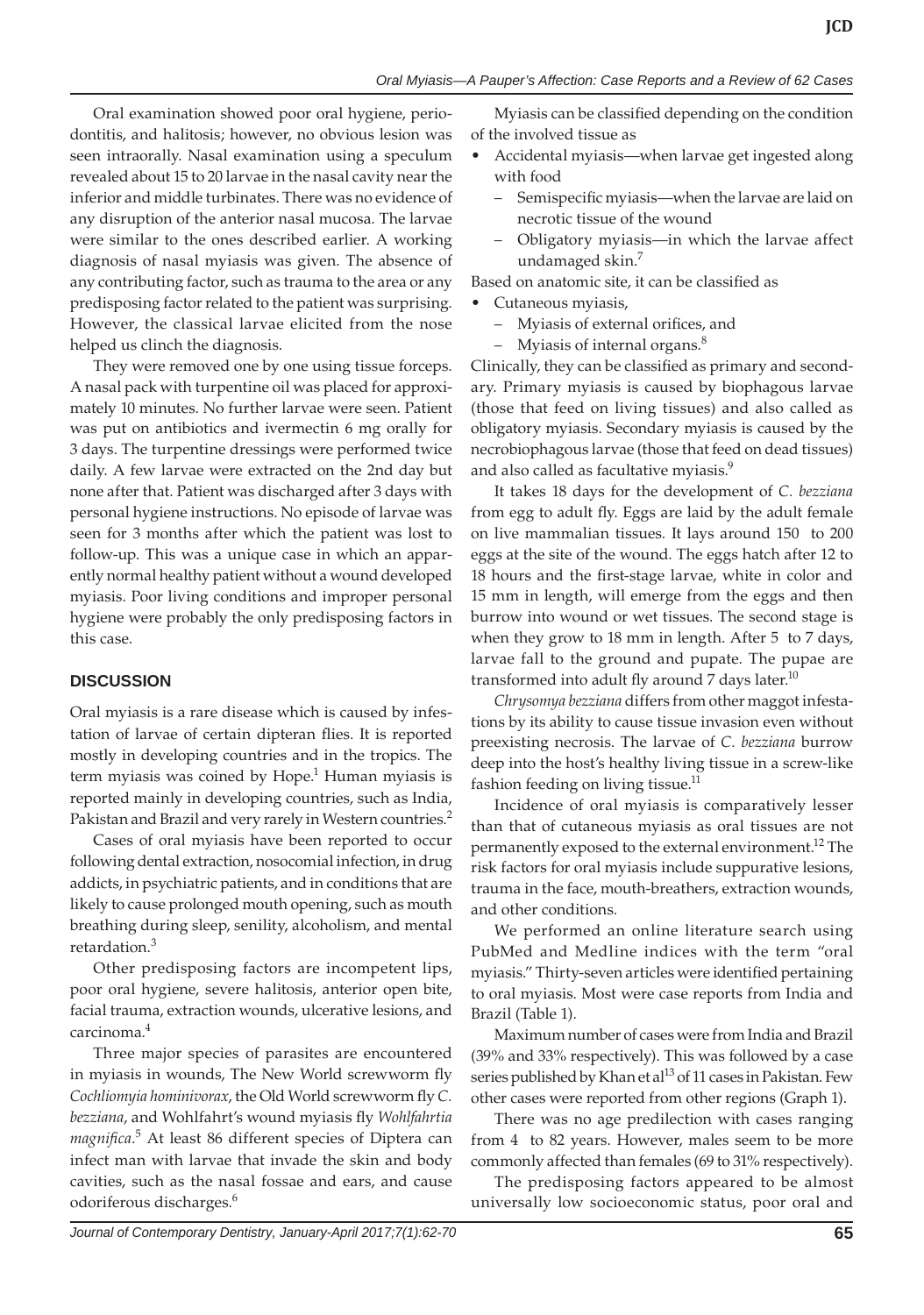| 66 |                          |                            |                          |      |                          |                    |          | Table 1: List of case reports     |                                                                            |                            |                                        |                |
|----|--------------------------|----------------------------|--------------------------|------|--------------------------|--------------------|----------|-----------------------------------|----------------------------------------------------------------------------|----------------------------|----------------------------------------|----------------|
|    |                          |                            |                          |      | Age                      |                    |          |                                   |                                                                            |                            | Ivermectin                             | Topical        |
|    | Ś.                       | Author                     | Cases                    | Year | Years)                   | Sex                | Country  | Location                          | Predisposing factors                                                       | Species                    | pesn                                   | solutions      |
|    | $\overline{\phantom{0}}$ | Abdo et al                 | $\overline{\phantom{0}}$ | 2006 | 32                       | Male               | Brazil   | Upper lip                         | Alcoholism, living on streets                                              | $\frac{8}{2}$              | po (200 µg/kg) po<br><b>Ivermectin</b> | Gentian violet |
|    | $\sim$                   | Aggarwal et al             |                          | 2014 | $\overline{C}$           | Female             | India    | Anterior maxilla                  | Malnourishment, low socioeconomic<br>background, poor oral hygiene         | Chrysomya<br>bezziana      |                                        | Turpentine oil |
|    | S                        | Aguiar                     |                          | 2003 | 65                       | Male               | Brazil   | Alveolar mucosa,<br>nasal cavity, | Noma, acute respiratory failure<br>crisis, malnourishment,                 | $\frac{8}{2}$              |                                        | $\frac{8}{2}$  |
|    |                          |                            |                          |      |                          |                    |          | upper lip, cheek                  | dehydration                                                                |                            |                                        |                |
|    | 4                        | Gabriel et al <sup>4</sup> |                          | 2008 | $\frac{8}{2}$            | $\frac{8}{2}$      | Brazil   | Floor of mouth                    | Malignancy                                                                 | $\frac{8}{2}$              |                                        | $\frac{8}{2}$  |
|    | <b>i</b> ထ               | Carvalho et al             |                          |      | $\frac{8}{2}$            | $\frac{\infty}{2}$ | Brazil   | Buccal mucosa                     | Malignancy                                                                 | $\frac{8}{2}$              |                                        | Antiseptics    |
|    |                          | Gopalkrishnan et al        |                          | 2008 | $\frac{8}{2}$            | $\frac{8}{2}$      | India    | Buccal mucosa,<br>lower lip       | Malignancy                                                                 | $\frac{8}{2}$              |                                        | $\frac{8}{2}$  |
|    |                          | Pessoa and Galao           |                          | 2011 |                          | $\frac{8}{2}$      | Brazil   | Mandible                          | Malignancy                                                                 | $\frac{8}{2}$              |                                        | Antiseptics    |
|    | $\sim$ $\infty$ $\infty$ | Darshyani et al            |                          | 2012 | S &                      | $\frac{8}{2}$      | India    | Mandible                          | Malignancy                                                                 | $\frac{8}{2}$              |                                        | Antiseptics    |
|    |                          | Biradar et al              |                          | 2015 | $\frac{8}{2}$            | $\frac{8}{2}$      | India    | Buccal mucosa                     | Malignancy                                                                 | $\frac{8}{2}$              |                                        | $\frac{8}{2}$  |
|    | $10 - 19$                | Autunes                    | $\overline{C}$           | 2011 | 72                       | Male               | Brazil   | Upper lip                         | Uncontrolled diabetes                                                      | Cochliomyia<br>hominivorax |                                        | $\frac{8}{2}$  |
|    |                          |                            |                          |      | $82$                     | Female             | Brazil   | Hard palate                       | AIDS, mentally ill                                                         |                            | <b>Ivermectin</b>                      | $\frac{8}{2}$  |
|    |                          |                            |                          |      | 39                       | Male               | Brazil   | Preauricular<br>region            | SAH, depression                                                            |                            | <b>Ivermectin</b>                      | $\frac{8}{2}$  |
|    |                          |                            |                          |      | 67                       | Male               | Brazil   | Retroauricular<br>region          | Diabetes, mouth breather                                                   |                            |                                        | $\frac{8}{2}$  |
|    |                          |                            |                          |      | 59                       | Female             | Brazil   | Maxilla                           | Squamous cell carcinoma                                                    |                            |                                        | $\frac{8}{2}$  |
|    |                          |                            |                          |      | 78                       | Female             | Brazil   | Retroauricular                    | Uncontrolled diabetes                                                      |                            | Ivermectin                             | $\frac{8}{2}$  |
|    |                          |                            |                          |      |                          |                    |          | region                            |                                                                            |                            |                                        |                |
|    |                          |                            |                          |      | 26                       | Male               | Brazil   | Upper lip                         | Mental retardation                                                         |                            |                                        | $\frac{8}{2}$  |
|    |                          |                            |                          |      | $\mathfrak{F}$           | Male               | Brazil   | Maxilla                           | Mental retardation                                                         |                            | <b>Ivermectin</b>                      | $\frac{8}{2}$  |
|    |                          |                            |                          |      | $\overline{\varepsilon}$ | Male               | Brazil   | Right orbital                     | Retinoblastoma, depression                                                 |                            | <b>Ivermectin</b>                      | $\frac{8}{2}$  |
|    |                          |                            |                          |      | $\overline{4}$           | Male               | Brazil   | Retroauricular                    | Depression                                                                 |                            |                                        | $\frac{8}{2}$  |
|    |                          | Asokan et al               |                          |      | $\frac{4}{4}$            | Male               | India    | Maxilla<br>region                 |                                                                            | S                          | Antibiotics                            | Turpentine oil |
|    | $rac{1}{2}$              | Babu et al <sup>15</sup>   |                          | 2013 | 65                       | Female             | India    | Lower lip                         | Symphysis fracture, low<br>socioeconomic status,<br>poor living conditions | $\frac{8}{2}$              |                                        | $\frac{8}{2}$  |
|    | 22                       | Bhatt et al                |                          | 2001 | $\frac{2}{3}$            | Male               | India    | Mandibular<br>gingiva             | Learning disability                                                        | $\frac{8}{2}$              |                                        | Ether          |
|    | 23                       | Bhola et al                |                          | 2012 | $\frac{1}{2}$            | Male               | India    | Upper lip                         | Neurological deficit                                                       | $\frac{8}{2}$              |                                        | Turpentine oil |
|    |                          | Bozzo et al <sup>19</sup>  |                          | 1992 | 24                       | Male               | Brazil   | Postextraction<br>socket          | Alcoholism                                                                 | $\frac{8}{2}$              | $\overline{\phantom{a}}$               |                |
|    | 25                       | Doosta et al <sup>17</sup> | $\overline{\phantom{0}}$ | 2005 | 55                       | Male               | Colombia | Left orbital region               | Carcinoma ethmoid sinus,                                                   | Cochliomyia                | <b>Ivermectin</b>                      |                |
| 綞  |                          |                            |                          |      |                          |                    |          |                                   | low socioeconomic status                                                   | hominivorax                | clindamycin IV<br>(200 µg/kg)          |                |
|    |                          |                            |                          |      |                          |                    |          |                                   |                                                                            |                            |                                        | (Contd)        |

**REAL** 

Table 1: List of case reports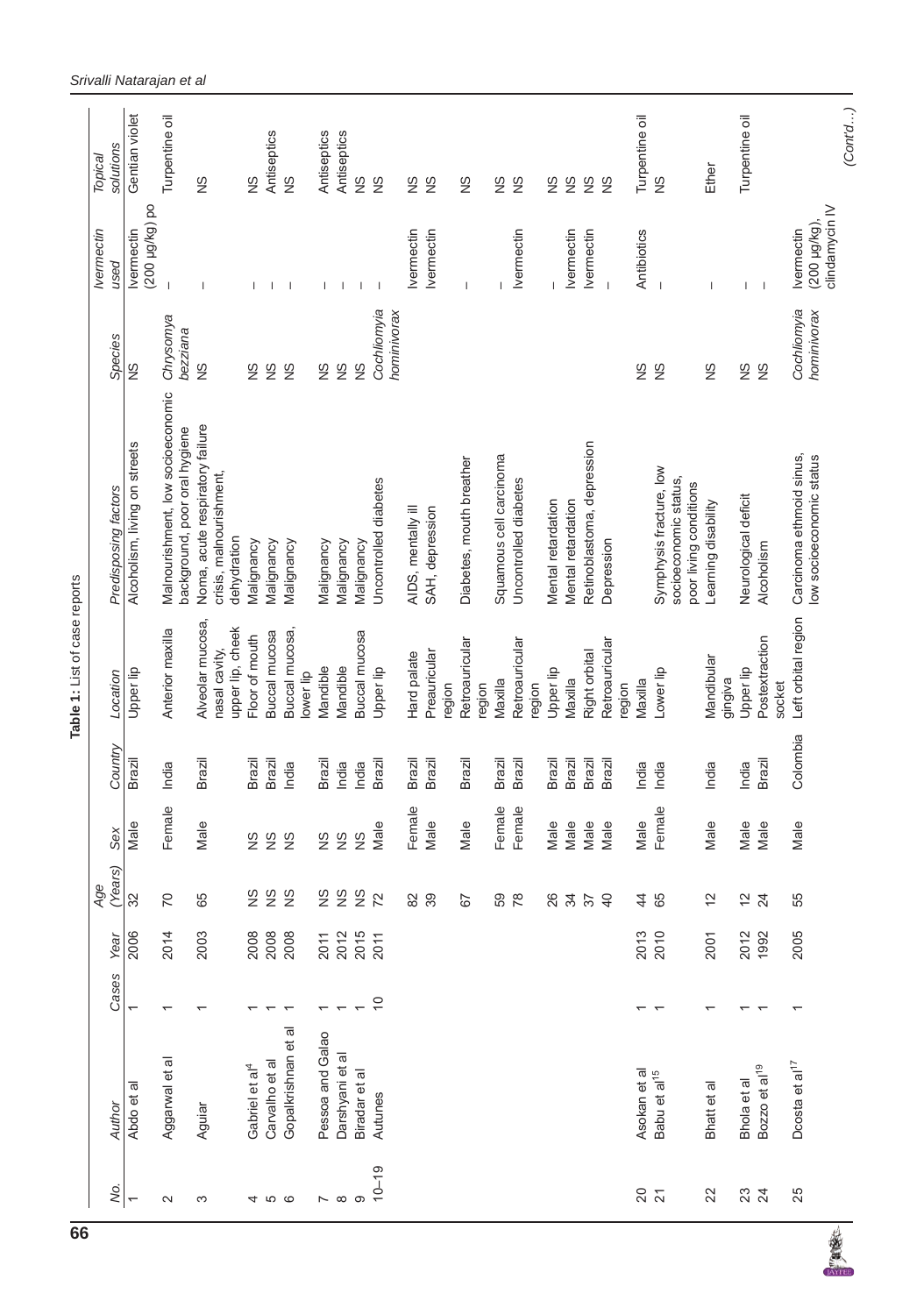| solutions<br>Topical      | Turpentine oil                        | Ether                                             |                                          | oil, BIP paste<br>Turpentine                        | Turpentine oil                                                   | Turpentine oil                    | Turpentine oil                          | Turpentine oil                                    | $\frac{8}{2}$                                 | $\frac{\omega}{2}$                     | $\frac{8}{2}$ | Turpentine oil                       | $\frac{8}{2}$                                              | Turpentine oil            | $\frac{8}{2}$                                                       | Turpentine oil                                     | $\frac{8}{2}$              | Turpentine oil                              | Turpentine oil                          | Turpentine oil                             |
|---------------------------|---------------------------------------|---------------------------------------------------|------------------------------------------|-----------------------------------------------------|------------------------------------------------------------------|-----------------------------------|-----------------------------------------|---------------------------------------------------|-----------------------------------------------|----------------------------------------|---------------|--------------------------------------|------------------------------------------------------------|---------------------------|---------------------------------------------------------------------|----------------------------------------------------|----------------------------|---------------------------------------------|-----------------------------------------|--------------------------------------------|
| <b>Ivermectin</b><br>pesn |                                       |                                                   |                                          | $\overline{1}$                                      | single dose<br><b>Ivermectin</b><br>12 mg PO                     | cases with<br>ivermectin<br>Two   |                                         |                                                   | <b>Ivermectin</b><br>$6 \text{ mg} \text{ W}$ | po (200 µg/kg) po<br><b>Ivermectin</b> |               | 3 mg OD po ×<br>Ivermectin<br>3 days |                                                            |                           |                                                                     | T                                                  | J.                         | 6 mg BD po ×<br><b>Ivermectin</b><br>3 days |                                         | -1                                         |
| Species                   | $\frac{8}{2}$                         | Cochliomyia<br>hominivorax                        | Cochliomyia<br>hominivorax               | $\frac{8}{2}$                                       | Chrysomya<br>bezziana                                            | $\frac{8}{2}$                     | $\frac{8}{2}$                           | domestica<br>Musca                                | Cochliomyia<br>hominivorax                    | Cochliomyia<br>hominivorax             |               | Musca nebulo<br>(Diptera)            | Chrysomya<br>bezziana                                      | $\frac{8}{2}$             | $\frac{8}{2}$                                                       | Chrysomya<br>bezziana                              | Hypoderma<br>bovis         | domestica<br>Musca                          | $\frac{8}{2}$                           | Musca nebulo<br>(Diptera)                  |
| Predisposing factors      | Alcoholism, generalized periodontitis | History of vacation in Brazil,<br>mouth breathing | Alcoholism, generalized<br>periodontitis | Mandible fracture, alcoholism,<br>poor oral hygiene | Low socioeconomic status, poor<br>oral hygiene, incompetent lips | Malignancy most commonly          | Alcoholism, low socioeconomic<br>status | Mental retardation, bedridden,<br>mouth breathing | psychomotor impairment<br>Leukoderma, severe  | Worked in agriculture                  |               | Mentally challenged                  | disease, tuberculosis, stroke<br>Bedridden, ischemic heart | Obstructive hydrocephalus | Neurological deficit, incompetent<br>ips, generalized periodontitis | Mentally challenged, fracture<br>of anterior teeth | nadequate personal hygiene | Mouth breathing, diabetes                   | Mentally disabled, epilepsy             | Mentally challenged,<br>anterior open bite |
| Location                  | Chin area                             | Upper lip                                         | Upper anterior<br>iaw                    | Mandible                                            | Anterior maxilla                                                 | anterior maxilla<br>Predominantly | Chin area                               | Anterior maxilla                                  | Anterior maxilla                              | Left orbital region                    |               | Anterior maxilla                     | Hard palate                                                | Upper lip                 | Anterior maxilla                                                    | Anterior maxilla                                   | Anterior maxilla           | Anterior maxilla                            | Left cheek                              | Anterior maxilla                           |
| Country                   | India                                 | Argentina                                         | Brazil                                   | ndia<br>≐                                           | Brazil                                                           | Pakistan                          | India                                   | India                                             | Brazil                                        | sidunbia<br>O                          |               | hdia<br>≐                            | long<br>Kong<br>I                                          | India                     | Brazil                                                              | India                                              | India                      | India                                       | India<br>India                          |                                            |
| Sex                       | Male                                  | Female                                            | Female                                   | Male                                                | Male                                                             | Males<br>64%                      | Male                                    | Female                                            | male                                          | Male                                   |               | Male<br>Male                         | Female                                                     | Female                    | Male                                                                | Male                                               | Female                     | Female                                      | Male                                    | Male                                       |
| (Years)<br>Age            | 55                                    | $\frac{8}{10}$                                    | 66                                       | $\overline{C}$                                      | $\overline{4}$                                                   | $\frac{8}{2}$                     | 45                                      | $\frac{8}{1}$                                     | 36                                            | 67                                     |               | 76                                   | 89                                                         | 56                        | $\frac{3}{4}$                                                       | $\overline{4}$                                     | 4                          | 76                                          | $\begin{array}{c} 48 \\ 20 \end{array}$ |                                            |
| Year                      | 2015                                  | 1996                                              | 2003                                     | 2014                                                | 2013                                                             | 2014                              | 2016                                    | 2012                                              | 2015                                          | 2006                                   | 2006          | 2011                                 | 2003                                                       | 2013                      | 2007                                                                | 2010                                               | 2000                       | 2016                                        | 2015                                    | 2014                                       |
| Cases                     | $\overline{\phantom{0}}$              |                                                   |                                          |                                                     |                                                                  | $\overline{1}$                    |                                         |                                                   |                                               | $\sim$                                 |               |                                      |                                                            |                           |                                                                     |                                                    |                            |                                             |                                         |                                            |
| Author                    | Dhobley et al                         | Felices et al                                     | Gomes et al                              | Gulegud et al <sup>16</sup>                         | Jimson et al                                                     | Khan et al <sup>13</sup>          | Khandelwal et al                        | Kumar et al                                       | Nova-neto et al                               | Osorio et al                           |               | Puri et al                           | Ng et al                                                   | Robindro Singh et al      | Rossi-Schnider et al                                                | Sankari et al <sup>3</sup>                         | Erolet al                  | Vinod et al                                 | Saravanan et al                         | Sharma et al                               |
| ş.                        | 26                                    | 27                                                | $^{28}$                                  | 29                                                  | 30                                                               | $31 - 41$                         | 42                                      | 43                                                | $\overline{4}$                                | 45                                     | 46            | $\overline{4}$                       | $\frac{8}{4}$                                              | $\frac{9}{4}$             | 50                                                                  | 51                                                 | 52                         | 53                                          | 54<br>55                                |                                            |

**JCD**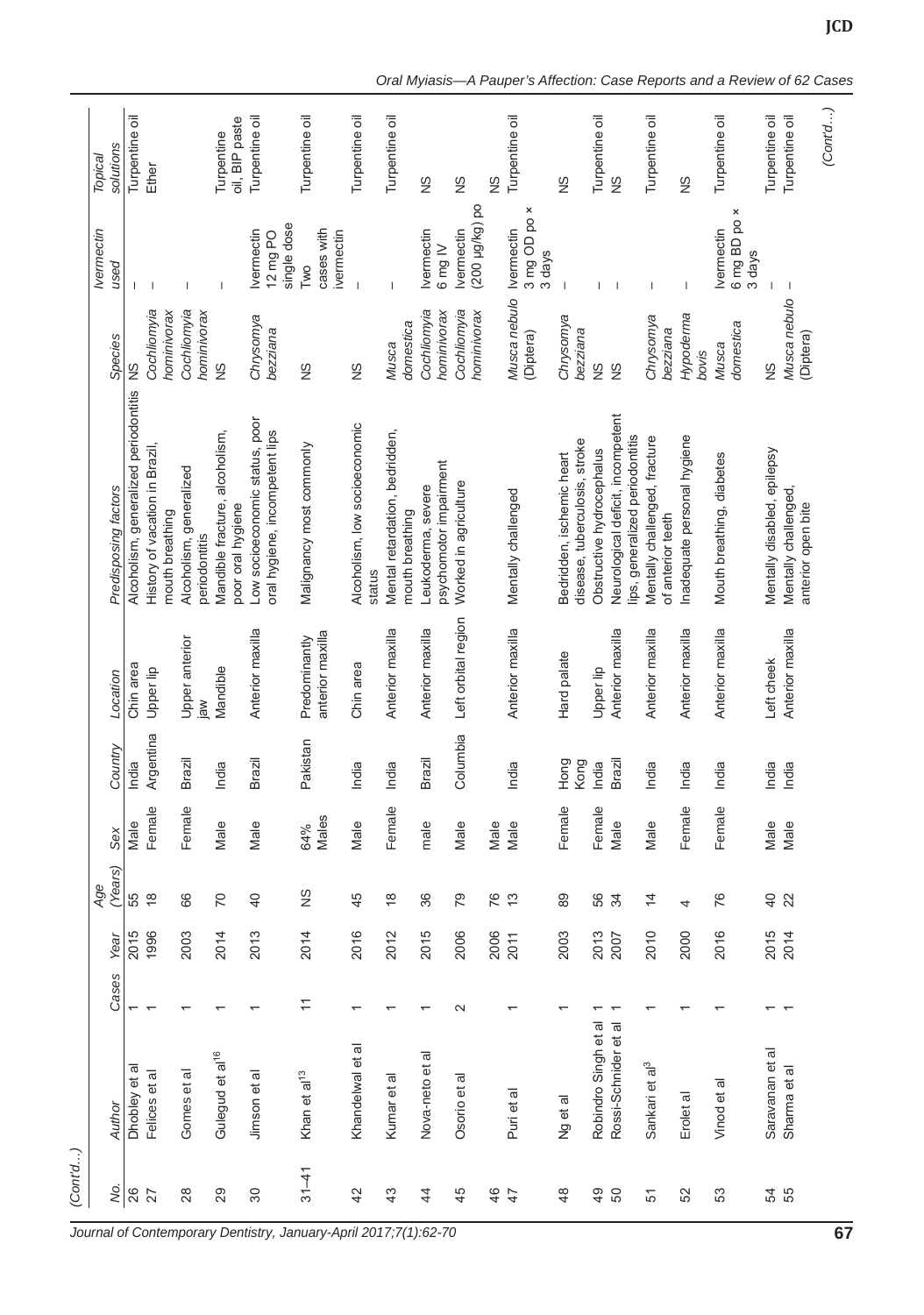|    |                               |            | Age           |        |         |                  |                                                                                                                                          |                         | <b>Ivermectin</b>      | Topical        |
|----|-------------------------------|------------|---------------|--------|---------|------------------|------------------------------------------------------------------------------------------------------------------------------------------|-------------------------|------------------------|----------------|
| ş. | Author                        | Cases Year | (Years)       | Sex    | Country | Location         | Predisposing factors                                                                                                                     | <b>Species</b>          | used                   | solutions      |
| 56 | Singh et al <sup>12</sup>     | 2015       | $\frac{2}{3}$ | Male   | India   | Anterior maxilla | Mentally retarded, maxillofacial                                                                                                         | Chrysomya               | <b>Ivermectin</b>      | Turpentine oil |
|    |                               |            |               |        |         |                  | trauma                                                                                                                                   | bezziana                | 6 mg OD po ×<br>3 days |                |
| 57 | Shinohara et al <sup>26</sup> | 2004       | 20            | Female | Brazil  | Anterior maxilla | Hypotonic cerebral palsy                                                                                                                 | Cochliomvia             | <b>Ivermectin</b>      | $\frac{8}{2}$  |
|    |                               |            |               |        |         |                  |                                                                                                                                          | hominivorax             | 6 mg OD po ×           |                |
|    |                               |            |               |        |         |                  |                                                                                                                                          |                         | 3 days                 |                |
| 58 | Bhagawati et al <sup>2</sup>  | 2013       | 24            | Female | India   | Anterior palate  | Mentally challenged                                                                                                                      | SS                      |                        | Turpentine oil |
| 59 | Shah et al                    | 2015       | 24            | Female | India   | Maxilla and      | Spastic cerebral palsy,                                                                                                                  | Chrysomya               | <b>Ivermectin</b>      | Turpentine oil |
|    |                               |            |               |        |         | mandible         | mouth breathing                                                                                                                          | bezziana                | 6 mg single            | ×3 days        |
|    |                               |            |               |        |         |                  |                                                                                                                                          |                         | dose po                |                |
| 80 | Srivastava et al              | 2011       | $\frac{8}{1}$ | Male   | India   | Anterior maxilla | Mentally retarded                                                                                                                        | Musca                   | <b>Ivermectin</b>      | Turpentine oil |
|    |                               |            |               |        |         |                  |                                                                                                                                          | domestica               | 3 mg BD po x           |                |
|    |                               |            |               |        |         |                  |                                                                                                                                          |                         | 5 days                 |                |
| 61 | Verma et al                   | 2011       | 71            | Female | India   | Face             | Advance periodontal disease,                                                                                                             | Musca nebulo Ivermectin |                        | Turpentine oil |
|    |                               |            |               |        |         |                  | low socioeconomic status                                                                                                                 | (Diptera)               | 6 mg OD po ×           |                |
|    |                               |            |               |        |         |                  |                                                                                                                                          |                         | 2 days                 |                |
| 82 | Wu et al                      | 2012       | 80            | Male   | China   | Nose             | Cerebral infarction, chronic                                                                                                             | Chrysomya               | I                      | $\frac{8}{5}$  |
|    |                               |            |               |        |         |                  | heart failure                                                                                                                            | bezziana                |                        |                |
|    |                               |            |               |        |         |                  | NS: Not specified; BIP: Bismuth iodine paraffin; IV: Intravenous; AIDS: Acquired immunodeficiency syndrome; SAH: Subarachnoid hemorrhage |                         |                        |                |



**Graph 1:** Geographical distribution of oral myiasis

personal hygiene. Alcoholism, cerebral palsy, and bedridden patients were predisposed to this condition. Oral myiasis had developed in quite a few cases secondary to malignancy (23%). Another common finding was conditions which led to the mouth being open, such as mouth breathing habit, lip incompetence due to Class 2 malocclusion, open mouth due to mental retardation, and/or muscle hypotonia. Only three of the recorded cases had immunocompromised conditions, such as human immunodeficiency virus and diabetes mellitus. This finding leans more toward the fact that patients are generally malnourished rather than pathologically immunocompromised for this disease to occur. However, one case of a healthy female reported with oral myiasis after a trip from Brazil.<sup>14</sup> Notably she had a mouth breathing habit due to deviated nasal septum.

The most common site for oral myiasis was anterior part of maxilla or the upper lip and associated tissues. Few cases involved the mandible<sup>15,16</sup> and orbital<sup>17</sup> regions.

In 1996, Lata et al<sup>18</sup> reported a case of oral myiasis in a patient with fractured mandible. Patient was unable to close his mouth due to fracture, which might have been the reason for the flies to infect the lesion. Bozzo et  $al<sup>19</sup>$ reported a case of myiasis in an extraction socket.

Yoshitomi et al $^{20}$  presented a unique case in which nasopharyngeal myiasis was found during mechanical ventilation in a tracheostomy wound. Droma et  $al^{21}$  in their literature review have mentioned that incidence of myiasis is more in anterior maxillary region and men are more affected than women. Both these findings are similar to ours.

Standard guidelines for management of oral myiasis do not exist. The ideal and standard treatment plan described in most case reports includes manual removal of larvae. The simplest technique is mechanical removal of the maggots with tweezers, usually under local anesthe sia. But simple mechanical removal is not possible many

*(Cont'd…)*

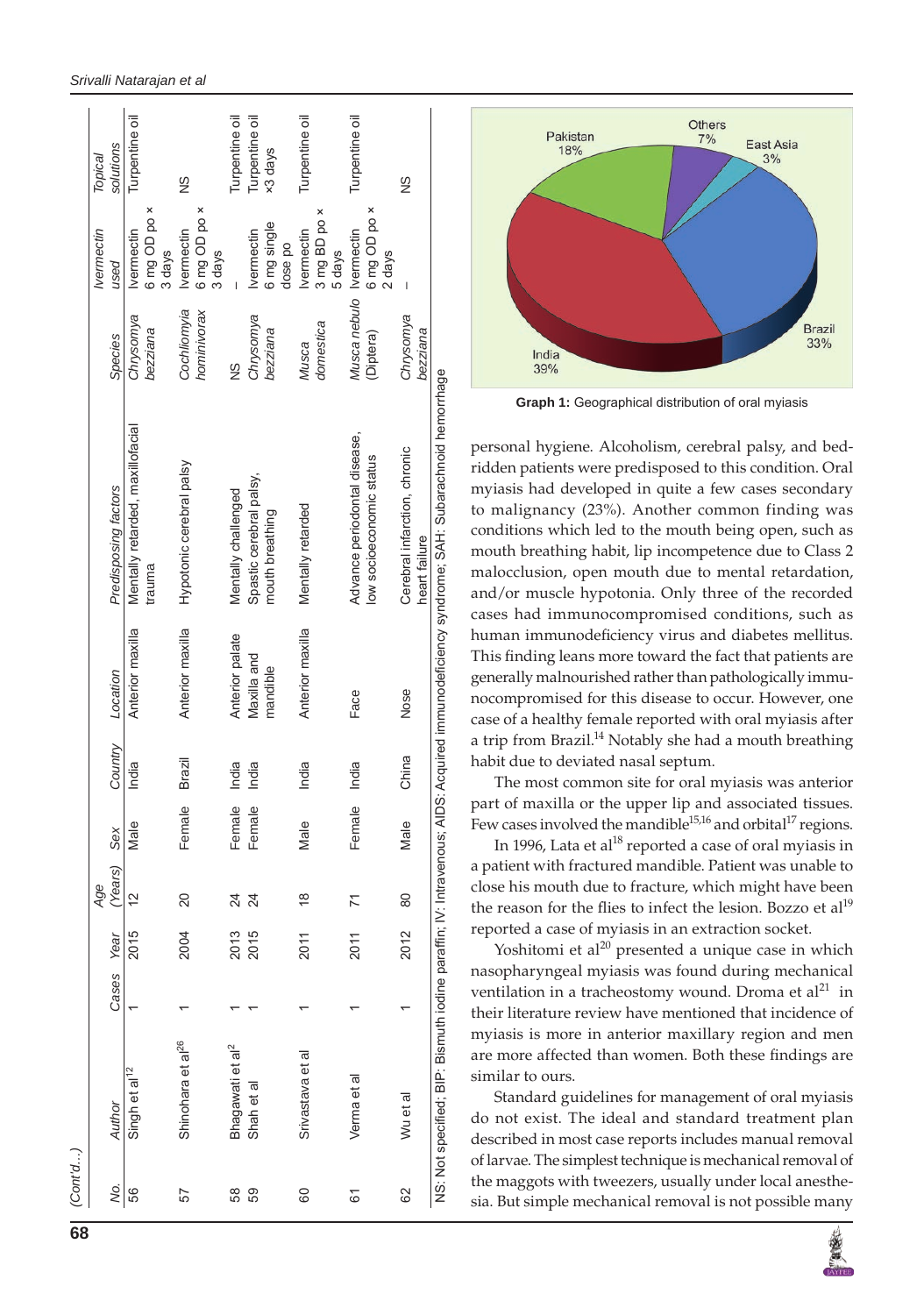times because the larvae use hook to grip the tissues. Topical asphyxiating agents, such as ether, chloroform, olive oil, turpentine oil, petroleum jelly, and whitehead varnish are used, which act as topical irritant and block the larva's respiratory sinuses, forcing this aerobic organism to come up to the surface facilitating their removal. This method is also known as occlusion or suffocation approach. Care must be taken to prevent tearing or laceration of the larva because any portion of remaining larval part left in the wound cavity will induce an undesirable inflammation or a bacterial infection.<sup>22</sup>

Topical preparations reported to immobilize maggots for easy removal include chloroform, ether, ethanol, turpentine, oily drops, and hydrogen peroxide. $^{23}$ 

Irrigation with betadine, saline, and chlorhexidine has been used along with mechanical debridement in all cases. Most authors also prefer antibiotics, such as penicillins, cephalosporins, and metronidazole to curb and prevent any concomitant infection as well as prophylactically, in the postoperative period.

Very few reports of treatment of myiasis with only drugs have been documented. $^{24}$  One of the most commonly used drugs is ivermectin, which is often given as an adjuvant to surgical debridement. Ivermectin, which is usually used in veterinary medicine, is effective in humans for the treatment of filarial, scabies, and strongyloidiasis.25 This drug is said to block nerve impulses at the nerve ending by releasing gamma aminobutyric acid, causing palsy and death of larvae. Shinohara et al<sup>26</sup> documented successful treatment of this condition with only ivermectin 6 mg given orally, and repeated after 24 hours. The main advantage of using ivermectin is that it is not necessary to operate to remove the larvae. This is especially helpful if the myiasis occurs in distant inaccessible areas, such as nasopharynx and orbital regions and patient is not medically fit for general anesthesia.<sup>16</sup>

More recently, a topical agent, nitrofurazone, has been used with high success rate for the management of myiasis. Lima Júnior et al<sup>27</sup> reported the use of nitrofurazone topical application for the nonsurgical management of oral myiasis in 2010. Nitrofurazone is a topical antiparasitic agent whose derivatives possess antibacterial, antiprotozoal, and antiparasitic properties. Nitrofurazone is used at a concentration of 0.2%, which was used topically for 3 consecutive days.

Many authors advocate tetanus toxoid vaccination in affected patients as they fear the entry of *Clostridium tetani* species while trying to remove.<sup>28</sup> Although we could not find any report of this event, it appears to be a prudent measure without any side effects. Thus, it was given in all our patients.

From the above reported cases, it is evident that all patients are of low socioeconomic status having poor living conditions, and most of them lived in rural areas with evidence of social and family alienation. This situation can be observed by the clinically advanced stage of the malignancy and its long term, indicating negligence and lack of knowledge.<sup>29</sup>

The challenge faced by the clinician in treating such cases is lack of patient motivation and cooperation, as was seen in our second case report. Also, due to these patients being poor, there is no financial stimulus for aggressive treatment strategies. Most patients are bedridden and terminal and, even with proper treatment, may succumb to other conditions that are invariably present in this case. In our review, five patients succumbed to other medical conditions during or after the treatment of myiasis. This overall poor prognosis further deters clinicians and caregivers from giving adequate treatment. Hence, the best approach would be by prevention.

Myiasis of orofacial region can be prevented by educating the people from rural areas and low socioeconomic groups about personal hygiene, taking care of any wound, control of fly population, and maintenance of sanitation of the surroundings.

Paradoxically, therapeutic use of maggots in healing of chronic ulcers has been described in literature.<sup>30,31</sup> Maggots separate the necrotic tissue from the living tissue, making surgical debridement of the wound easier. They have been used in nonhealing necrotic skin and soft tissue wounds, pressure ulcers, venous stasis ulcers, and nonhealing traumatic or postsurgical wounds.

# **CONCLUSION**

It is unfortunate and also alarming for the society that such cases continue to occur with such frequency even in this age of advanced medical care and information technology. The very nature of the disease and the patients who present with it deter the caregivers and clinicians from giving treatment, hence most of these patients are treated in free institutes, that too, reluctantly.

Through this review and reports we hope to spread awareness regarding the not so uncommon, but easily preventable disease of oral myiasis and initiate proper research in this neglected section of disease.

Research in this area is limited to isolated case reports or few case series with no efforts toward exploring new preventive measures and treatment modalities. As the disease rarely occurs in well-developed nations, the burden of this effort lies on the clinicians of the tropical underdeveloped and developing countries who come across maximum number of these cases, even though the lack of patient motivation, financial constraints, and lack of infrastructure make this a daunting and unpleasant task.